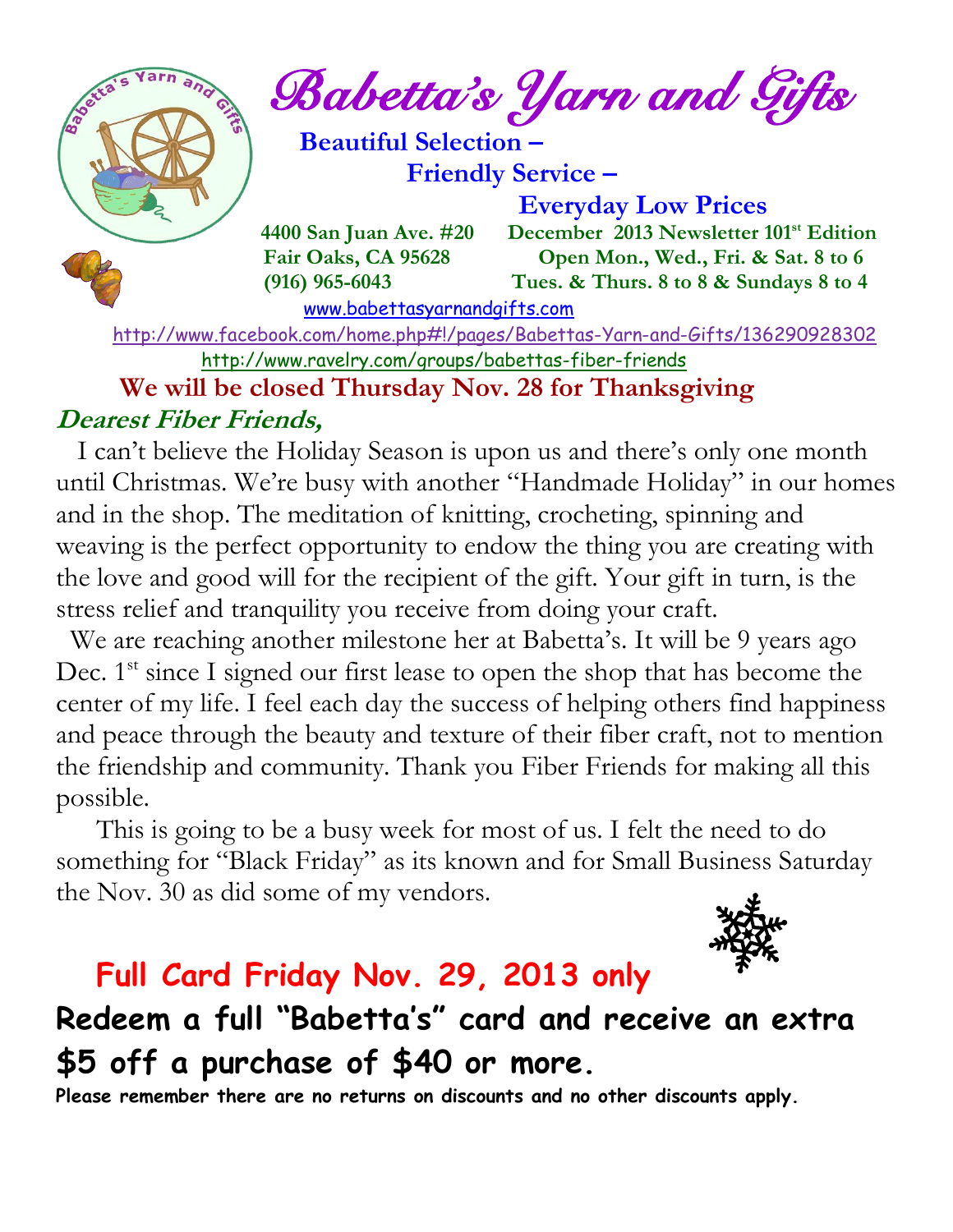# **Small Business Saturday Nov. 30, 2013**

 You will find select yarns throughout the shop at savings from 10% to 50% off the regular price. Plymouth Yarns Promo-Nov. 30 only for the first 10 shoppers spending \$50 or more on Plymouth products you will receive a coupon for \$20 off a \$50 purchase of Plymouth Yarn products during the month of Dec. 2013.

Berroco Yarns Promo- Purchase \$10 or more in Berroco Yarn from Nov. 30 through Dec. 31 and e-mail a copy of your receipt to  $\underline{\text{info}}(\overline{a})$ berroco.com and you'll get a coupon code for a "FREE" pattern pdf download.

# **Project Help and Finishing Workshop**

 **Having trouble with some of those last minute gift projects? Keep these dates in mind.**

 **Sign-up to get the help you need with Gustine. Dec.13 from 10am to 11:30 pre-register for \$20 Dec.17 from 6:30pm to 8pm pre-register for \$20**

# **What's new?**

 Babetta's is now your source for the **"My Mountain"** collection Check out the Schachenmayr website for lots of free patterns knit and crochet for gift ideas. There are lots of neons plus Lumio that reflects light in the dark.

<http://us.schachenmayr.com/mymountain>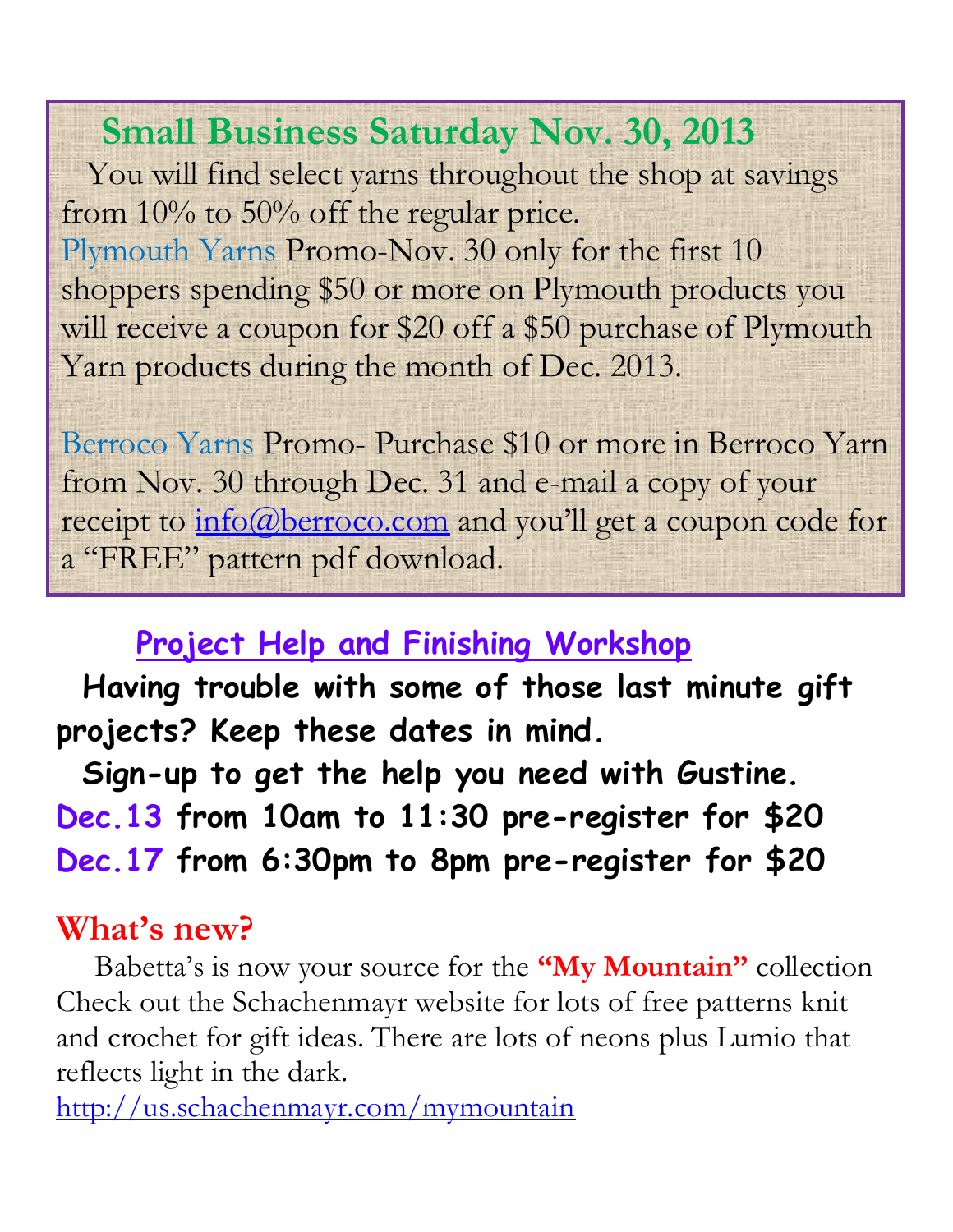

Babetta's ongoing food drive Donate a non-perishable food item and be entered to win a \$25 Babetta's Gift Certificate. All items collected are given out to needy families in our local community.

# **Classes for December at Babetta's**

 *In our project classes you can learn to knit anything from scarves to socks to felted purses to lace shawls to hats to sweaters. Pick your project and join in the fun. Our knitters inspire each other to try new things by sharing ideas and showing off their latest creation. Sign up for one of our classes and you will receive a coupon for 10% off.*

 **Pre-registration is required as class sizes are limited. Please choose your dates carefully. Because of scheduling conflicts and complications, make-up classes will only be allowed under special circumstances and individual consideration.**

### **Tuesdays Dec. 3, 10 & 17**

Knitting Project 10am – 11:30am fee \$50 Knitting Project 6pm – 7:30pm fee \$50

#### **Wednesdays Dec. 4, 11 & 18** Knitting Project 1pm – 2:30pm fee \$50 Knitting Project 3:30pm- 5pm fee \$50

### **Thursday Dec. 5, 12 & 19**

Knitting Project 6pm – 7:30pm fee \$50 Knitting Project 10am – 11:30am fee \$50 **Saturdays Dec. 7, 14 & 21** Knitting Project  $4pm - 5:30pm$  fee \$50.

## **Charity Knitting Group**

### **Private Lessons**

Knitting or Crochet \$20 an hour Group Knitting or Crochet Private lessons \$15 an hour per person. Spinning or weaving \$25 an hour Group rates are \$20 an hour per person. 50% deposit required when scheduling. Cancellations with less than 24 hour notice will forfeit deposit with exceptions for emergencies. Other cancellations can be transferred to rescheduled lessons or store credit.

 How would you like to do some charity knitting/crocheting with a lovely group of people? **"The Purls of Fair Oaks"** meets the second Thursday of every month from 10am to noon here at **Babetta's.** This wonderful group of knitters makes newborn and preemie hats for local hospitals as well as other local charity groups. If you'd like to come join the group there's always room for more. This month's date is Dec.12. If you'd like to drop off any knitted or crocheted donation items you can do that at any time and I will pass them on.